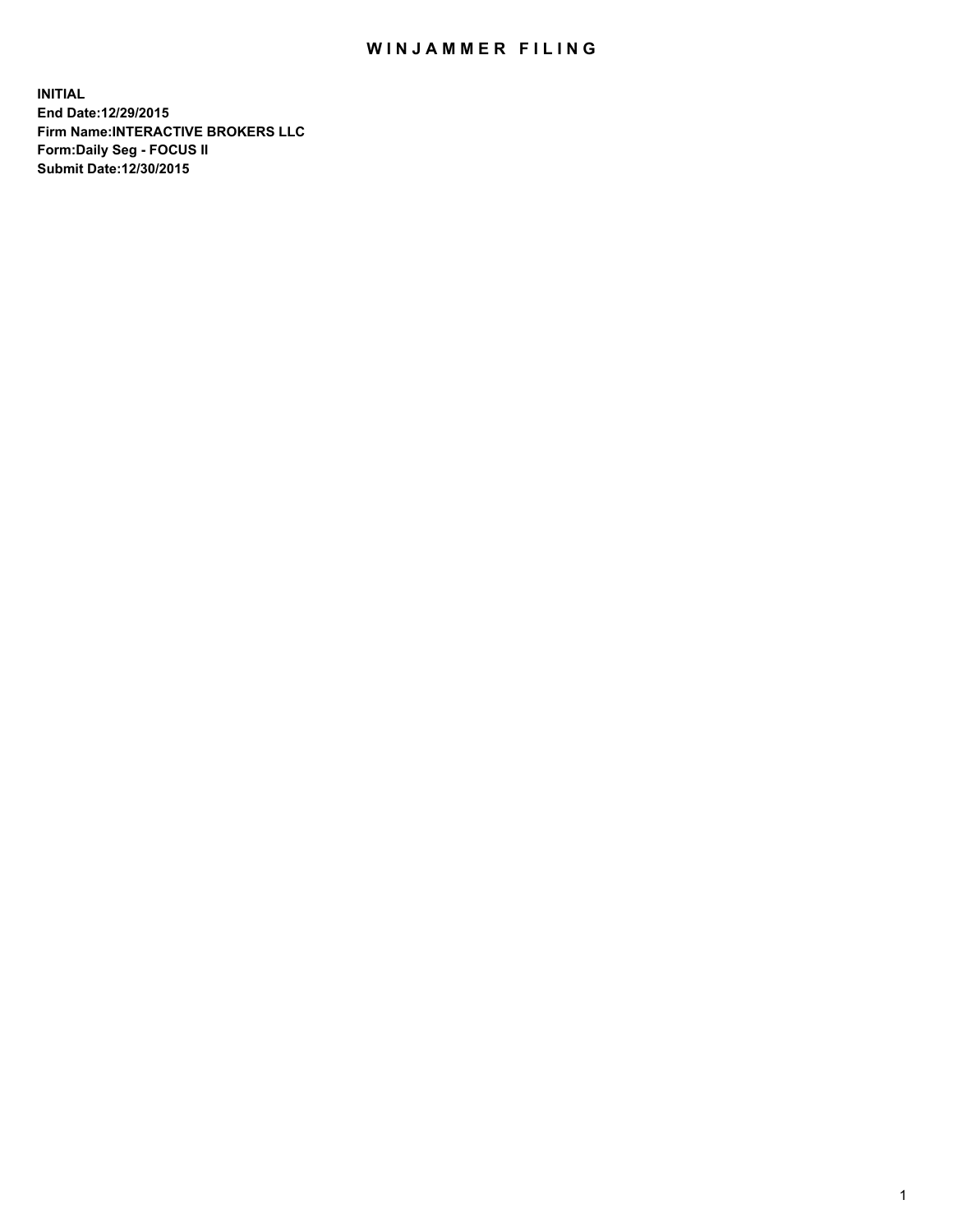## **INITIAL End Date:12/29/2015 Firm Name:INTERACTIVE BROKERS LLC Form:Daily Seg - FOCUS II Submit Date:12/30/2015 Daily Segregation - Cover Page**

| Name of Company<br><b>Contact Name</b><br><b>Contact Phone Number</b><br><b>Contact Email Address</b>                                                                                                                                                                                                                         | <b>INTERACTIVE BROKERS LLC</b><br><b>Alex Parker</b><br>203-618-7738<br>aparker@interactivebrokers.com |
|-------------------------------------------------------------------------------------------------------------------------------------------------------------------------------------------------------------------------------------------------------------------------------------------------------------------------------|--------------------------------------------------------------------------------------------------------|
| FCM's Customer Segregated Funds Residual Interest Target (choose one):<br>a. Minimum dollar amount: ; or<br>b. Minimum percentage of customer segregated funds required:% ; or<br>c. Dollar amount range between: and; or<br>d. Percentage range of customer segregated funds required between:% and%.                        | <u>0</u><br><u>155,000,000 245,000,000</u><br>00                                                       |
| FCM's Customer Secured Amount Funds Residual Interest Target (choose one):<br>a. Minimum dollar amount: ; or<br>b. Minimum percentage of customer secured funds required:% ; or<br>c. Dollar amount range between: and; or<br>d. Percentage range of customer secured funds required between: % and %.                        | $\overline{\mathbf{0}}$<br>80,000,000 120,000,000<br>00                                                |
| FCM's Cleared Swaps Customer Collateral Residual Interest Target (choose one):<br>a. Minimum dollar amount: ; or<br>b. Minimum percentage of cleared swaps customer collateral required:%; or<br>c. Dollar amount range between: and; or<br>d. Percentage range of cleared swaps customer collateral required between:% and%. | <u>0</u><br>0 <sub>0</sub><br><u>00</u>                                                                |

Attach supporting documents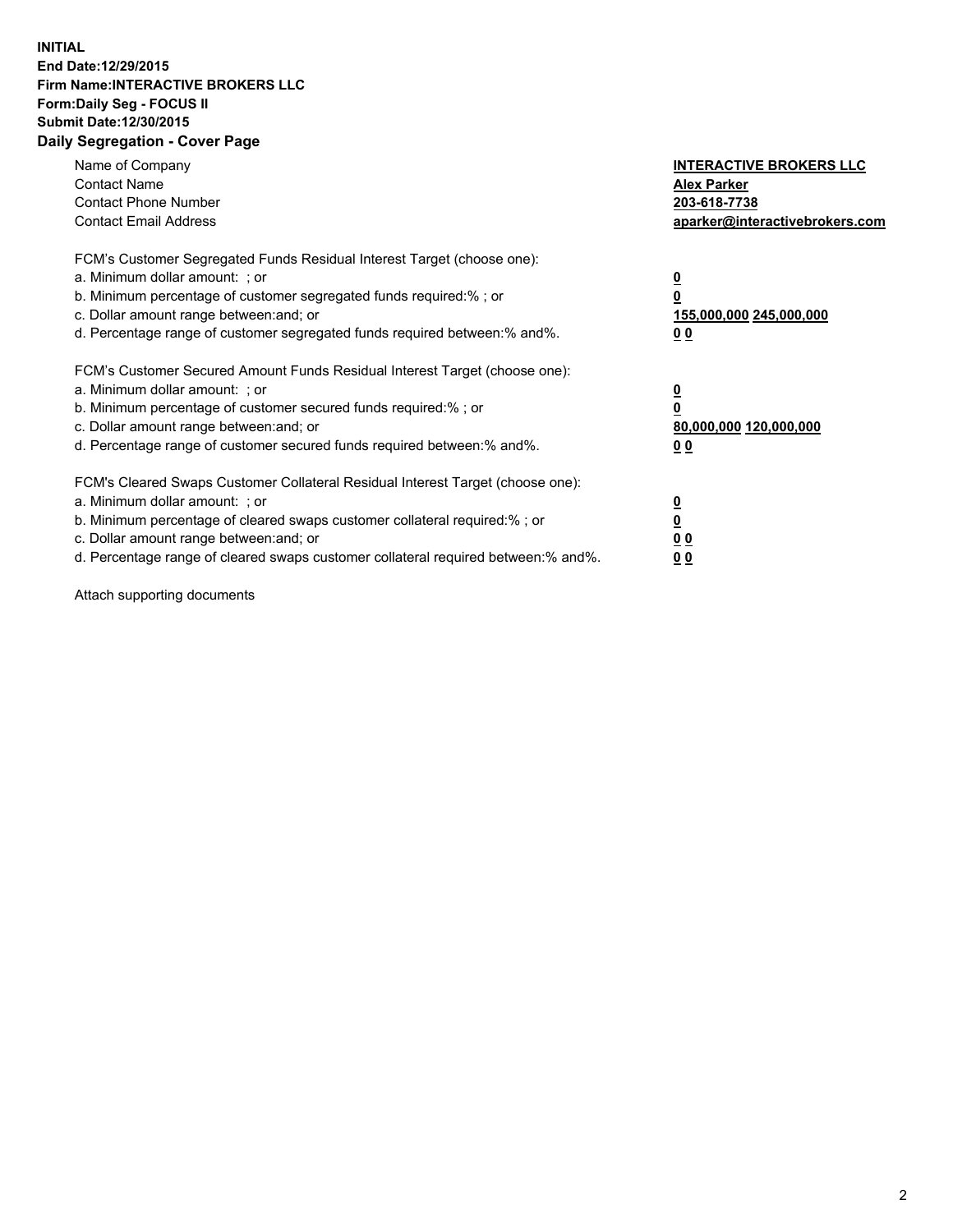## **INITIAL End Date:12/29/2015 Firm Name:INTERACTIVE BROKERS LLC Form:Daily Seg - FOCUS II Submit Date:12/30/2015 Daily Segregation - Secured Amounts**

|     | Daily Jegiegation - Jeculeu Alliounts                                                       |                                  |
|-----|---------------------------------------------------------------------------------------------|----------------------------------|
|     | Foreign Futures and Foreign Options Secured Amounts                                         |                                  |
|     | Amount required to be set aside pursuant to law, rule or regulation of a foreign            | $0$ [7305]                       |
|     | government or a rule of a self-regulatory organization authorized thereunder                |                                  |
| 1.  | Net ledger balance - Foreign Futures and Foreign Option Trading - All Customers             |                                  |
|     | A. Cash                                                                                     | 319,752,634 [7315]               |
|     | B. Securities (at market)                                                                   | $0$ [7317]                       |
| 2.  | Net unrealized profit (loss) in open futures contracts traded on a foreign board of trade   | 6,133,328 [7325]                 |
| 3.  | Exchange traded options                                                                     |                                  |
|     | a. Market value of open option contracts purchased on a foreign board of trade              | <b>15,981</b> [7335]             |
|     | b. Market value of open contracts granted (sold) on a foreign board of trade                | -24,104 [7337]                   |
| 4.  | Net equity (deficit) (add lines 1. 2. and 3.)                                               |                                  |
| 5.  |                                                                                             | 325,877,839 [7345]               |
|     | Account liquidating to a deficit and account with a debit balances - gross amount           | 2,613,453 [7351]                 |
|     | Less: amount offset by customer owned securities                                            | 0 [7352] 2,613,453 [7354]        |
| 6.  | Amount required to be set aside as the secured amount - Net Liquidating Equity              | 328,491,292 [7355]               |
|     | Method (add lines 4 and 5)                                                                  |                                  |
| 7.  | Greater of amount required to be set aside pursuant to foreign jurisdiction (above) or line | 328,491,292 [7360]               |
|     | 6.                                                                                          |                                  |
|     | FUNDS DEPOSITED IN SEPARATE REGULATION 30.7 ACCOUNTS                                        |                                  |
| 1.  | Cash in banks                                                                               |                                  |
|     | A. Banks located in the United States                                                       | <b>149</b> [7500]                |
|     | B. Other banks qualified under Regulation 30.7                                              | 0 [7520] 149 [7530]              |
| 2.  | Securities                                                                                  |                                  |
|     | A. In safekeeping with banks located in the United States                                   | 381,922,100 [7540]               |
|     | B. In safekeeping with other banks qualified under Regulation 30.7                          | 0 [7560] 381,922,100 [7570]      |
| 3.  | Equities with registered futures commission merchants                                       |                                  |
|     | A. Cash                                                                                     | $0$ [7580]                       |
|     | <b>B.</b> Securities                                                                        | $0$ [7590]                       |
|     | C. Unrealized gain (loss) on open futures contracts                                         | $0$ [7600]                       |
|     | D. Value of long option contracts                                                           | $0$ [7610]                       |
|     | E. Value of short option contracts                                                          | 0 [7615] 0 [7620]                |
| 4.  | Amounts held by clearing organizations of foreign boards of trade                           |                                  |
|     | A. Cash                                                                                     | $0$ [7640]                       |
|     | <b>B.</b> Securities                                                                        | $0$ [7650]                       |
|     | C. Amount due to (from) clearing organization - daily variation                             | $0$ [7660]                       |
|     | D. Value of long option contracts                                                           | $0$ [7670]                       |
|     | E. Value of short option contracts                                                          | 0 [7675] 0 [7680]                |
| 5.  | Amounts held by members of foreign boards of trade                                          |                                  |
|     | A. Cash                                                                                     | 74,015,610 [7700]                |
|     | <b>B.</b> Securities                                                                        | $0$ [7710]                       |
|     | C. Unrealized gain (loss) on open futures contracts                                         | 5,358,457 [7720]                 |
|     | D. Value of long option contracts                                                           | 15,981 [7730]                    |
|     | E. Value of short option contracts                                                          | -24,104 [7735] 79,365,944 [7740] |
| 6.  | Amounts with other depositories designated by a foreign board of trade                      | 0 [7760]                         |
| 7.  | Segregated funds on hand                                                                    | $0$ [7765]                       |
| 8.  | Total funds in separate section 30.7 accounts                                               |                                  |
| 9.  | Excess (deficiency) Set Aside for Secured Amount (subtract line 7 Secured Statement         | 461,288,193 [7770]               |
|     |                                                                                             | 132,796,901 [7380]               |
| 10. | Page 1 from Line 8)                                                                         |                                  |
| 11. | Management Target Amount for Excess funds in separate section 30.7 accounts                 | 80,000,000 [7780]                |
|     | Excess (deficiency) funds in separate 30.7 accounts over (under) Management Target          | 52,796,901 [7785]                |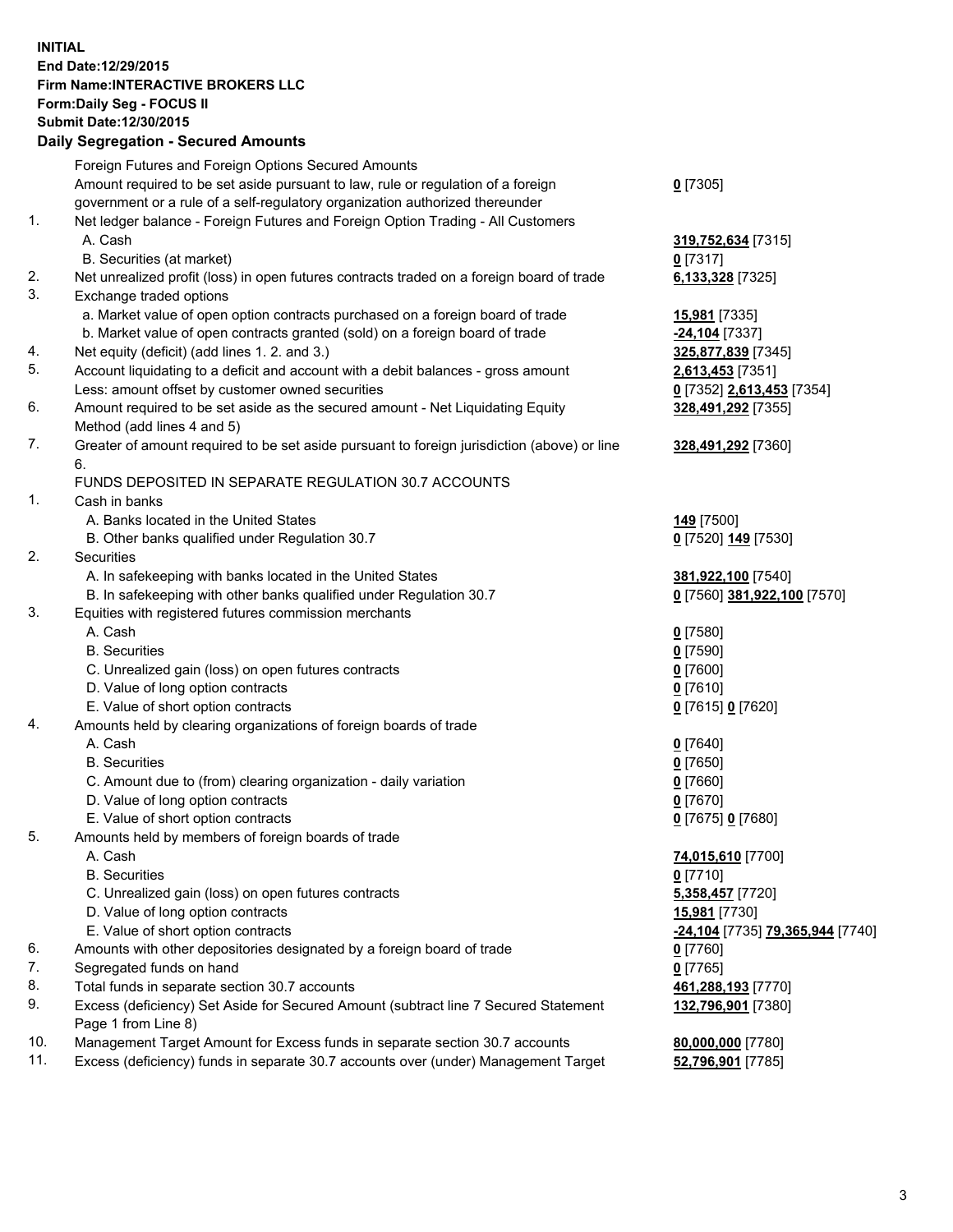**INITIAL End Date:12/29/2015 Firm Name:INTERACTIVE BROKERS LLC Form:Daily Seg - FOCUS II Submit Date:12/30/2015 Daily Segregation - Segregation Statement** SEGREGATION REQUIREMENTS(Section 4d(2) of the CEAct) 1. Net ledger balance A. Cash **2,656,670,954** [7010] B. Securities (at market) **0** [7020] 2. Net unrealized profit (loss) in open futures contracts traded on a contract market **-73,212,585** [7030] 3. Exchange traded options A. Add market value of open option contracts purchased on a contract market **52,714,952** [7032] B. Deduct market value of open option contracts granted (sold) on a contract market **-125,874,883** [7033] 4. Net equity (deficit) (add lines 1, 2 and 3) **2,510,298,438** [7040] 5. Accounts liquidating to a deficit and accounts with debit balances - gross amount **127,895** [7045] Less: amount offset by customer securities **0** [7047] **127,895** [7050] 6. Amount required to be segregated (add lines 4 and 5) **2,510,426,333** [7060] FUNDS IN SEGREGATED ACCOUNTS 7. Deposited in segregated funds bank accounts A. Cash **255,729,063** [7070] B. Securities representing investments of customers' funds (at market) **1,473,933,532** [7080] C. Securities held for particular customers or option customers in lieu of cash (at market) **0** [7090] 8. Margins on deposit with derivatives clearing organizations of contract markets A. Cash **31,458,910** [7100] B. Securities representing investments of customers' funds (at market) **1,027,824,373** [7110] C. Securities held for particular customers or option customers in lieu of cash (at market) **0** [7120] 9. Net settlement from (to) derivatives clearing organizations of contract markets **-13,863,329** [7130] 10. Exchange traded options A. Value of open long option contracts **52,703,306** [7132] B. Value of open short option contracts **-125,863,274** [7133] 11. Net equities with other FCMs A. Net liquidating equity **0** [7140] B. Securities representing investments of customers' funds (at market) **0** [7160] C. Securities held for particular customers or option customers in lieu of cash (at market) **0** [7170] 12. Segregated funds on hand **0** [7150] 13. Total amount in segregation (add lines 7 through 12) **2,701,922,581** [7180] 14. Excess (deficiency) funds in segregation (subtract line 6 from line 13) **191,496,248** [7190] 15. Management Target Amount for Excess funds in segregation **155,000,000** [7194]

16. Excess (deficiency) funds in segregation over (under) Management Target Amount Excess

**36,496,248** [7198]